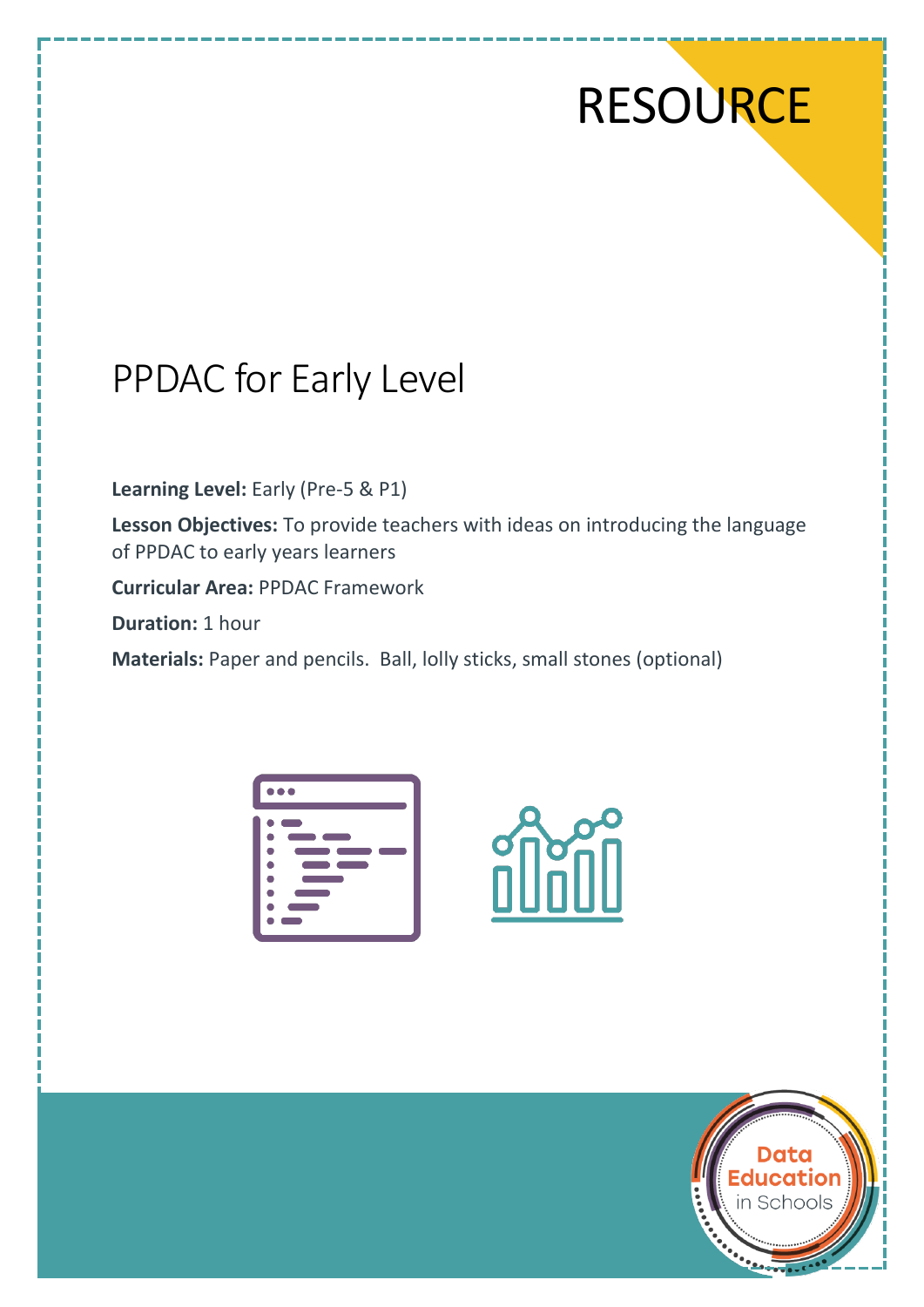### Introduction

Data Education can be delivered to our youngest learners by introducing the 'Problem Plan Data Analysis Conclusion' data problem solving cycle (PPDAC) At Early Level. It can provide learners with a simplified understanding of what data is, how we can collect it and what it might tell us.

PPDAC is a data problem solving cycle that can be integrated into existing topics and activities within an early level setting. Each step can be used in a classroom display so learners start to develop awareness of a structured approach to solving problems.

#### **Materials**

- Paper and pencils
- Ball (optional)
- Lolly sticks, small stones (optional)

# Activity

1. Problem.



#### **Discover, Ask, Wonder**

Use class discussions and current class topics to encourage learners to ask each other questions. What do we want to know about? Great topics for young learners include:

- HWB/People, Place and Environment: Seasons: how much rain falls from the sky?
- HWB/Activity, Diet, Rest and Sleep: How far does a ball travel when it is kicked? Does it go further if I throw it or kick it?
- HWB/Food and Health: The Journey of Food: what happens to plants in the dark? Do plants grow if it doesn't rain?
- Social Studies/People, Place and Environment: Where do the trains go? How many trains go past our school (if your setting is near a train station. Similar questions possible for buses, planes etc).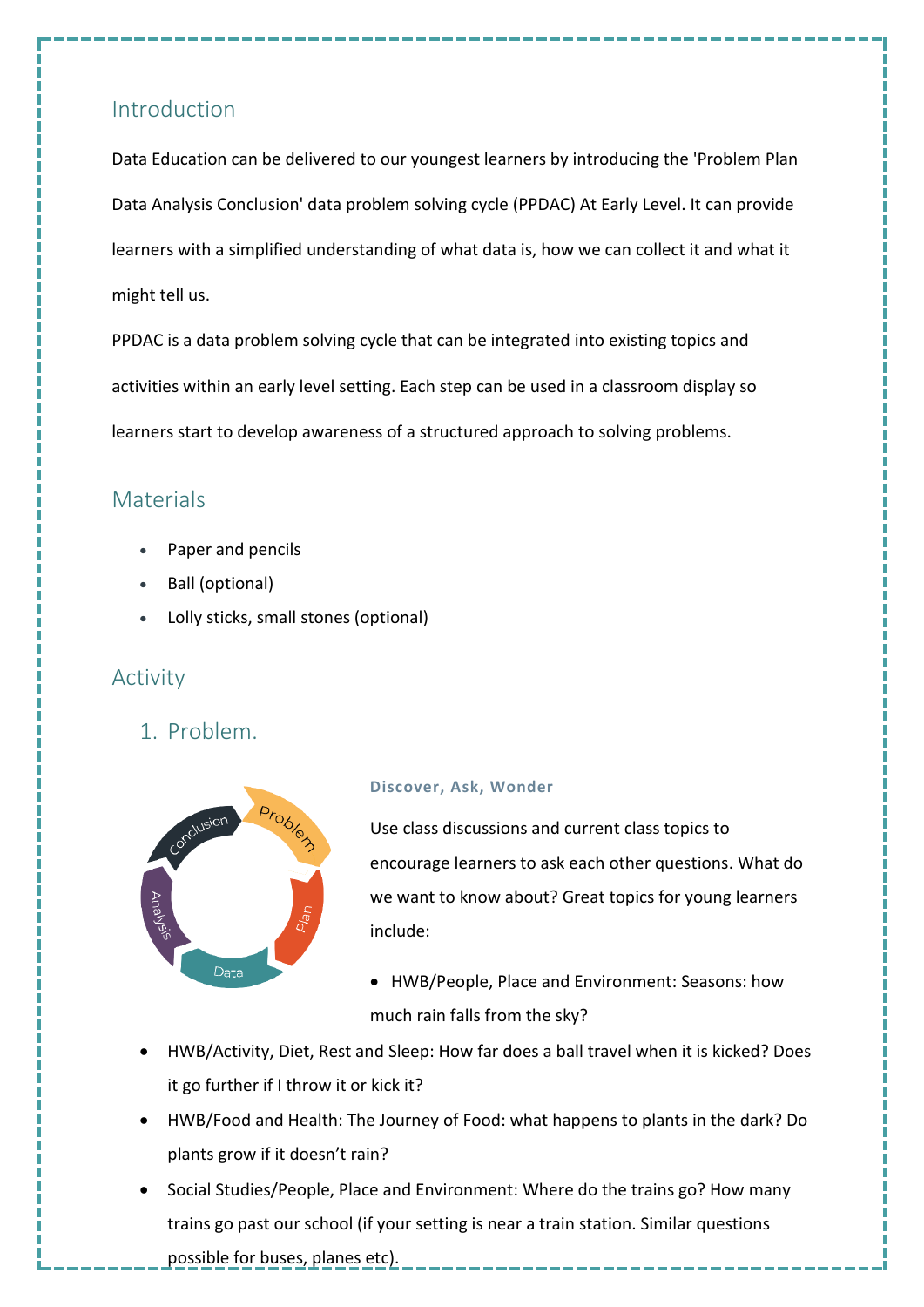2. Plan.



#### **Predict, Find, Design**

The planning step aims to encourage learners to think about how they can answer their question. This could include:

- Predicting how many buses (trains) go past the school by developing estimating skills.
- Planning how to find the information they need to

check their predictions, for example they go to a bus stop and count the buses or search the internet.

- Using the example of kicking and throwing a ball, learners might predict which one they think will go further.
- They might think about how they could measure the distance travelled. Then they may design an experiment to kick the ball and measure the distance then throw the ball and measure the distance. Measuring could be done with any object and does not require the learners to be at the stage of using metre sticks or similar.

#### 3 Data.



#### **Collect, Organise**

The data step is all about collecting the information we need to answer our first question. Using our examples we might:

• Go to the bus stop and count the buses. Different groups of learners could count buses of different colours or split between single decker and double decker.

Different groups could count buses at different times of the day.

• Alternatively, we could take a ball to the playground and do an experiment with kicking and throwing.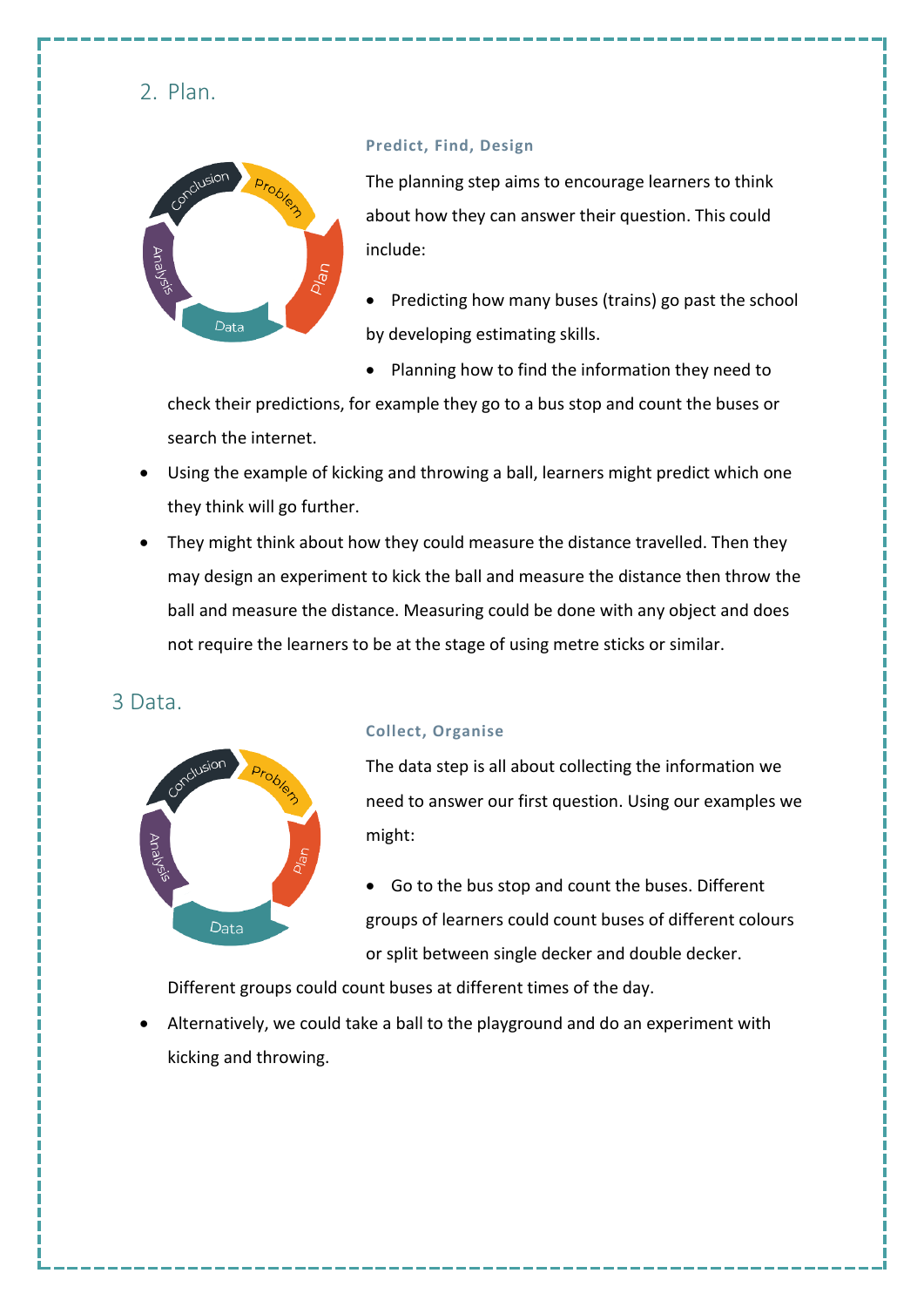# 4. Analysis.



#### **Explore, Visualise**

Analysis encourages learners to think about what the data they collected tells them and to find a way to represent that data.

- Draw pictures to show how many single decker and double decker buses were counted.
- Use loose parts to show how many people in the class

kicked the ball further and how many threw it further, this could be piles of stones or lolly sticks in the ground.

## 5. Conclusions



#### **Explain, Communicate**

The conclusion step aims to help learners sum up what they have understood, explain it to someone else and sometimes decide on more questions or next steps.

- Use the pictures to summarise what you found. Learners can be encouraged to use 'more than' (>) or 'less than' (<) when comparing results between groups.
- Decide which method is best for making the ball go further, maybe ask a follow up question about whether they would have the same results if they kicked the ball on grass or on a smoother surface.